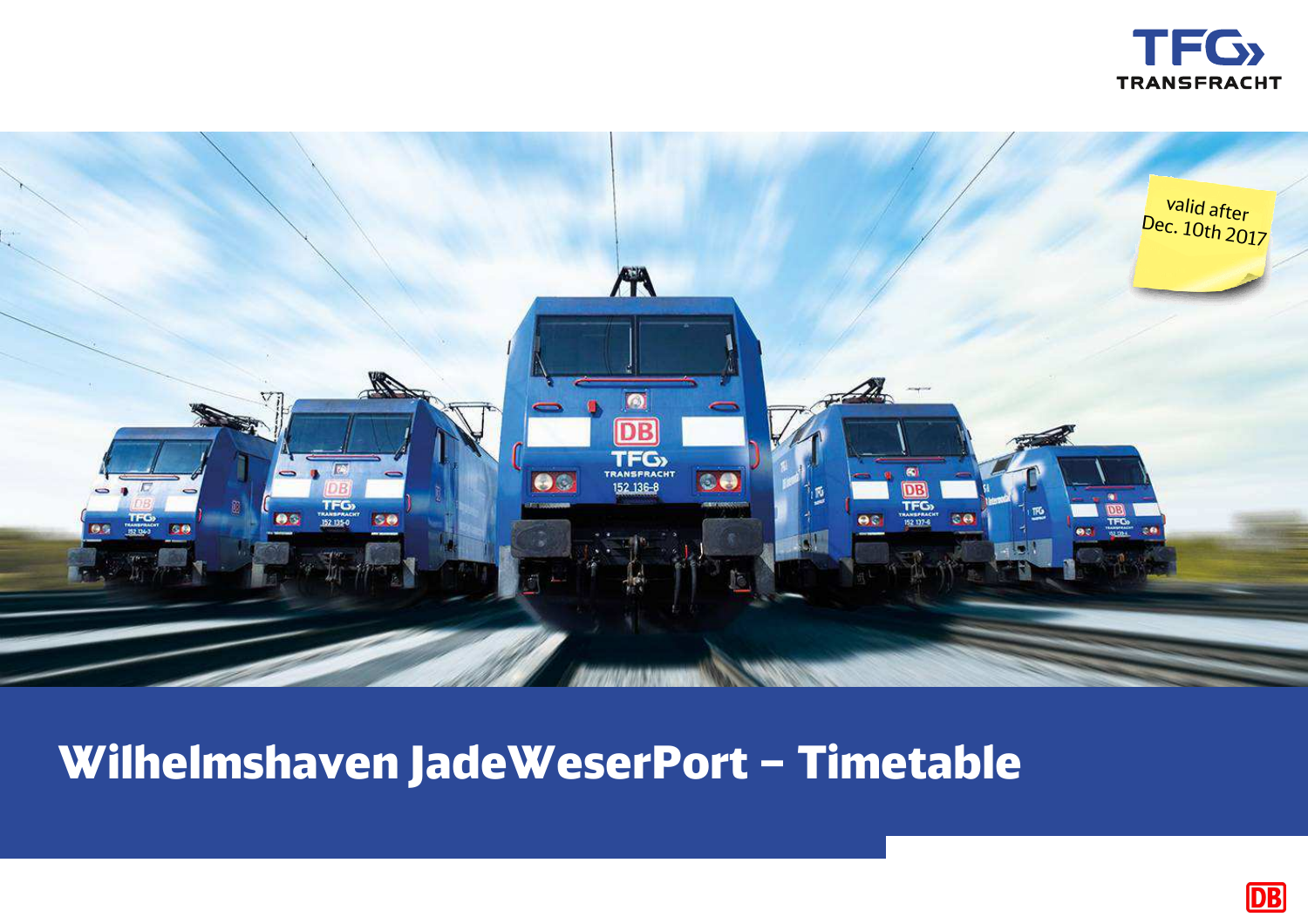

## **Wilhelmshaven JadeWeserPort**

#### **Timetable Import**

| <b>Port</b>                           | <b>Loadingday (Port)</b> |    |              |              |              |           |    | <b>Booking Deadline</b> |             |              | <b>Verladebereit</b> |                            | <b>Arrival</b> | <b>Provisioning*</b>    |             |
|---------------------------------------|--------------------------|----|--------------|--------------|--------------|-----------|----|-------------------------|-------------|--------------|----------------------|----------------------------|----------------|-------------------------|-------------|
|                                       | <b>Mo</b>                | Tu | We           | <b>Th</b>    | Fr.          | <b>Sa</b> | Su | <b>Day</b>              | <b>Time</b> | <b>Day</b>   | <b>Time</b>          | <b>Ankunftsterminal</b>    | <b>Day</b>     | <b>Day</b>              | <b>Time</b> |
| Wilhelmshaven<br><b>JadeWeserPort</b> | $\checkmark$             |    | $\checkmark$ |              |              |           |    | Fr/Tu                   | 12:00       | Fr/Tu        | 12:00                | <b>Berlin / Großbeeren</b> | We/Fr          | We/Fr                   | 06:30       |
|                                       |                          |    |              |              | $\checkmark$ |           |    | Th                      | 12:00       | Th           | 12:00                |                            | Mo             | Mo                      | 07:30       |
|                                       | $\checkmark$             |    |              |              |              |           |    | Fr                      | 12:00       | Fr           | 12:00                | <b>Leipzig</b>             | We             | We                      | 09:00       |
|                                       |                          |    | $\checkmark$ |              |              |           |    | Tu                      | 12:00       | Tu           | 12:00                |                            | Fr             | Fr                      | 15:00       |
|                                       |                          |    |              | $\checkmark$ |              |           |    | We                      | 12:00       | We           | 12:00                |                            | Sa             | Mo                      | 06:30       |
|                                       |                          |    | $\checkmark$ |              | $\checkmark$ |           |    | Tu/Th                   | 12:00       | Tu/Th        | 12:00                | <b>Riesa</b>               | Fr/Mo          | Fr/Mo                   | 08:00       |
|                                       |                          |    |              |              |              |           |    | We                      | 12:00       | We           | 12:00                | <b>Erfurt</b>              | Sa             | Sa                      | 08:00       |
|                                       | $\checkmark$             |    | $\checkmark$ |              | $\checkmark$ |           |    | $Fr/Tu$ - Th            | 12:00       | $Fr/Tu$ - Th | 12:00                | <b>Dortmund</b>            |                | We/Fr/Sa/Mo We/Fr/Sa/Mo | 06:00       |
|                                       |                          |    |              | $\checkmark$ |              |           |    | We                      | 12:00       | We           | 12:00                |                            | Fr             | Fr                      | 06:00       |
|                                       | $\checkmark$             |    | $\checkmark$ |              |              |           |    | Fr/Tu                   | 12:00       | Fr/Tu        | 12:00                | <b>Frankfurt</b>           | We/Fr          | We/Fr                   | 07:45       |
|                                       |                          |    |              | $\checkmark$ |              |           |    | We                      | 12:00       | We           | 12:00                |                            | Sa             | Sa                      | 05:30       |
|                                       |                          |    |              |              | $\checkmark$ |           |    | <b>Th</b>               | 12:00       | <b>Th</b>    | 12:00                |                            | Mo             | Mo                      | 05:30       |
|                                       | $\checkmark$             |    | $\checkmark$ |              |              |           |    | Fr/Tu                   | 12:00       | Fr/Tu        | 12:00                | <b>Mannheim</b>            | We/Fr          | We/Fr                   | 07:30       |
|                                       |                          |    |              | $\checkmark$ |              |           |    | We                      | 12:00       | We           | 12:00                |                            | Sa             | Sa                      | 07:30       |
|                                       |                          |    |              |              | $\checkmark$ |           |    | <b>Th</b>               | 12:00       | <b>Th</b>    | 12:00                |                            | Mo             | Mo                      | 06:30       |
|                                       | $\checkmark$             |    | $\checkmark$ |              | $\checkmark$ |           |    | Fr/Tu/Th                | 12:00       | Fr/Tu/Th     | 12:00                | Kornwestheim               | We/Fr/Mo       | We/Fr/Mo                | 06:00       |
|                                       | $\checkmark$             |    | $\checkmark$ |              | $\checkmark$ |           |    | $Fr/Tu - Th$            | 12:00       | $Fr/Tu$ - Th | 12:00                | Ulm                        |                | We/Fr/Sa/Mo We/Fr/Sa/Mo | 08:00       |
|                                       |                          |    |              | ✓            |              |           |    | We                      | 12:00       | We           | 12:00                | <b>Basle</b>               | Sa             | Sa                      | 07:30       |
|                                       |                          |    |              |              | $\checkmark$ |           |    | <b>Th</b>               | 12:00       | <b>Th</b>    | 12:00                |                            | Mo             | Mo                      | 08:30       |
|                                       | $\checkmark$             |    | $\checkmark$ |              | $\checkmark$ |           |    | Fr/Tu/Th                | 12:00       | Fr/Tu/Th     | 12:00                | <b>Munich</b>              | We/Fr/Mo       | We/Fr/Mo                | 06:00       |
|                                       | $\checkmark$             |    | $\checkmark$ |              | $\checkmark$ |           |    | Fr/Tu/Th                | 12:00       | Fr/Tu/Th     | 12:00                | <b>Augsburg</b>            | We/Fr/Mo       | We/Fr/Mo                | 06:00       |
|                                       | $\checkmark$             |    | $\checkmark$ |              | $\checkmark$ |           |    | Fr/Tu/Th                | 12:00       | Fr/Tu/Th     | 12:00                | <b>Nuremberg</b>           | We/Fr/Mo       | We/Fr/Mo                | 06:30       |
|                                       |                          |    |              |              |              |           |    | <b>Th</b>               | 12:00       | <b>Th</b>    | 12:00                | <b>Bamberg</b>             | Mo             | Mo                      | 06:30       |

\* The provisioning time can be changed during the year.

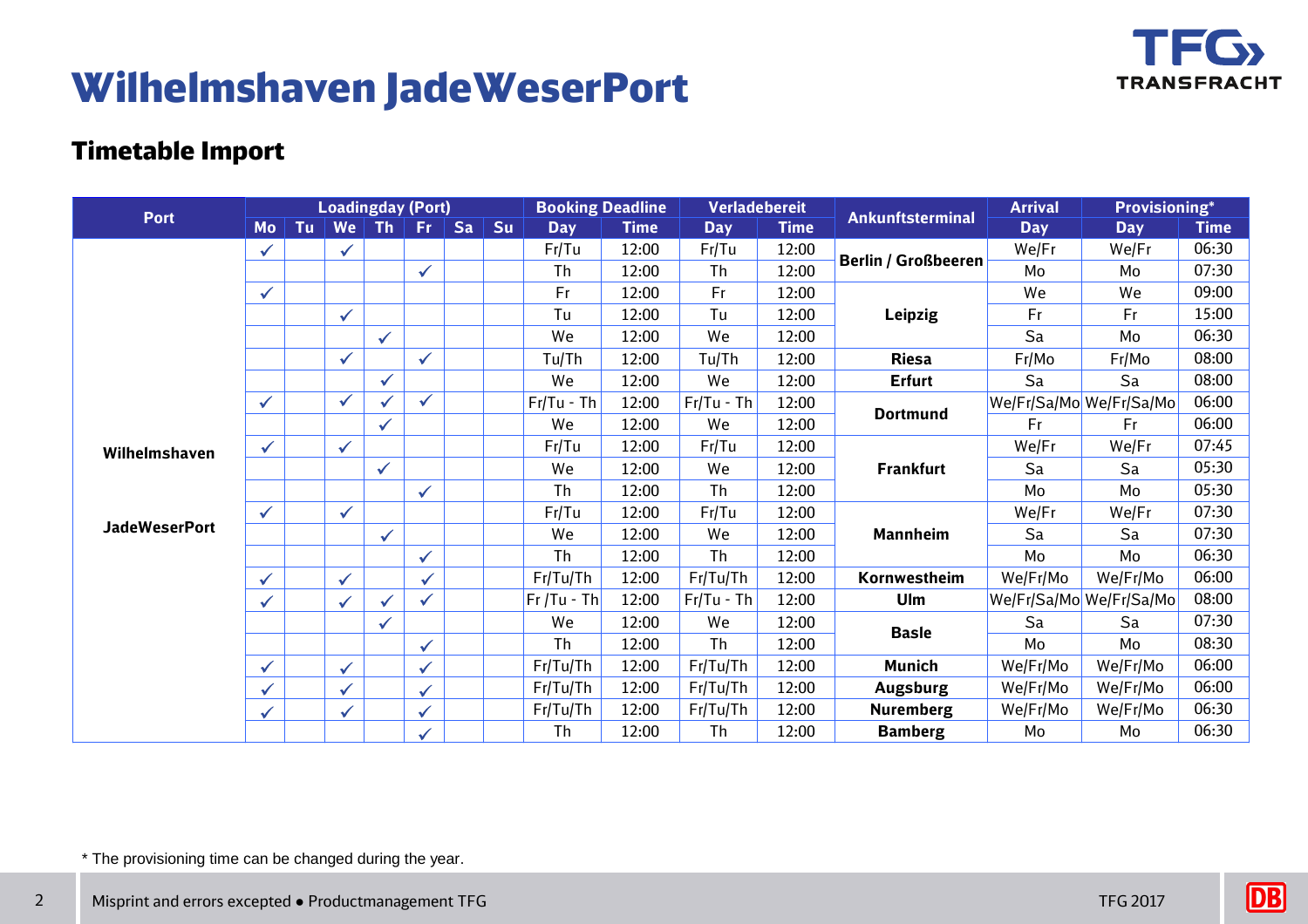

## **Wilhelmshaven JadeWeserPort**

#### **Timetable Export**

| <b>Dispatch Terminal</b>   |              |              |              | <b>Loading Day</b> |     |    |    | <b>Booking Deadline</b> |             | Closing*   |             |                      | <b>Arrival</b> | <b>Provision</b>          |  |
|----------------------------|--------------|--------------|--------------|--------------------|-----|----|----|-------------------------|-------------|------------|-------------|----------------------|----------------|---------------------------|--|
|                            | Mo           | Tu           | We           | <b>Th</b>          | Fr. | Sa | Su | <b>Day</b>              | <b>Time</b> | <b>Day</b> | <b>Time</b> | <b>Port</b>          | <b>Day</b>     | <b>Time</b><br><b>Day</b> |  |
|                            |              |              | $\checkmark$ |                    |     |    |    | Tu                      | 11:00       | <b>We</b>  | 17:00       |                      | Fr             |                           |  |
| <b>Berlin / Großbeeren</b> |              |              |              | $\checkmark$       |     |    |    | We                      | 11:00       | Th         | 17:15       |                      | Sa             |                           |  |
|                            | $\sqrt{2}$   |              |              | $\checkmark$       |     |    |    | Fr/We                   | 11:00       | Mo/Th      | 18:15       |                      | We/Sa          |                           |  |
| <b>Leipzig</b>             | $\checkmark$ |              |              |                    |     |    |    | Fr                      | 11:00       | Mo         | 14:00       |                      | We             |                           |  |
|                            |              | $\checkmark$ |              | $\checkmark$       |     |    |    | Mo/We                   | 11:00       | Tu/Th      | 20:00       |                      | Th/Sa          |                           |  |
| Dresden / Riesa            | $\checkmark$ | $\checkmark$ |              | $\checkmark$       |     |    |    | Fr/Mo/We                | 11:00       | Mo/Tu/Th   | 17:00       |                      | We/Th/Sa       | The provision at the      |  |
| <b>Erfurt</b>              |              | ✓            |              | $\checkmark$       |     |    |    | Mo/We                   | 11:00       | Tu/Th      | 18:45       |                      | Th/Sa          | quay will be realised on  |  |
|                            | $\checkmark$ |              |              |                    |     |    |    | Fr                      | 11:00       | Mo         | 15:45       |                      | We             |                           |  |
| <b>Dortmund</b>            |              |              | $\checkmark$ | $\checkmark$       |     |    |    | Tu/We                   | 11:00       | We/Th      | 16:45       |                      | Fr/Sa          | Wednesday                 |  |
|                            |              |              | $\checkmark$ |                    |     |    |    | Tu                      | 11:00       | We         | 22:00       |                      | $Th**$         | as of 10:00               |  |
| <b>Frankfurt</b>           | $\checkmark$ | $\checkmark$ |              | $\checkmark$       |     |    |    | Fr/Mo - We              | 11:00       | Mo - Th    | 19:30       | Wilhelmshaven        | We - Sa        |                           |  |
| <b>Mannheim</b>            | $\checkmark$ | $\checkmark$ |              | $\checkmark$       |     |    |    | Fr/Mo - We              | 11:00       | Mo - Th    | 19:00       |                      | We - Sa        | Thursday<br>as of 10:00h  |  |
| Kornwestheim               |              |              | ✓            |                    |     |    |    | Tu                      | 11:00       | We         | 19:00       | <b>JadeWeserPort</b> | Fr             | $(**as of 07:00)$         |  |
|                            | $\checkmark$ | $\checkmark$ |              | $\checkmark$       |     |    |    | Fr/Mo - We              | 11:00       | Mo - Th    | 19:15       |                      | We - Sa        |                           |  |
| Ulm                        | ✓            | ✓            |              | $\checkmark$       |     |    |    | Fr/Mo - We              | 11:00       | Mo - Th    | 19:00       |                      | We - Sa        | Friday                    |  |
| <b>Basle</b>               | $\checkmark$ | $\checkmark$ |              | $\checkmark$       |     |    |    | Fr/Mo - We              | 11:00       | Mo - Th    | 17:45       |                      | We - Sa        | as of 10:00               |  |
| <b>Munich</b>              | $\checkmark$ |              |              | $\checkmark$       |     |    |    | Fr/Mo - We              | 11:00       | Mo - Th    | 18:15       |                      | Wei - Sa       | Saturday                  |  |
| <b>Nuremberg</b>           | $\checkmark$ | ✓            |              | $\checkmark$       |     |    |    | Fr/Mo - We              | 11:00       | Mo - Th    | 20:15       |                      | We - Sa        | as of 06:00               |  |
| <b>Augsburg</b>            | $\checkmark$ |              | $\checkmark$ |                    |     |    |    | Fr/Tu                   | 11:00       | Mo/We      | 17:30       |                      | We/Fr          |                           |  |
| <b>Bamberg</b>             | ✔            |              | $\checkmark$ |                    |     |    |    | Fr/Tu                   | 11:00       | Mo/We      | 17:45       |                      | We/Fr          |                           |  |
| <b>Regensburg</b>          |              |              | $\checkmark$ |                    |     |    |    | Tu                      | 11:00       | We         | 19:00       |                      | Sa             |                           |  |
| <b>Salzburg</b>            |              |              | $\checkmark$ |                    |     |    |    | Tu                      | 11:00       | We         | 11:00       |                      | Fr             |                           |  |
|                            | ✓            | $\checkmark$ |              |                    |     |    |    | Fr/Mo/We                | 11:00       | Mo/Tu/Th   | 15:00       |                      | We/Th/Sa       |                           |  |

\* The closing can be changed during the year.